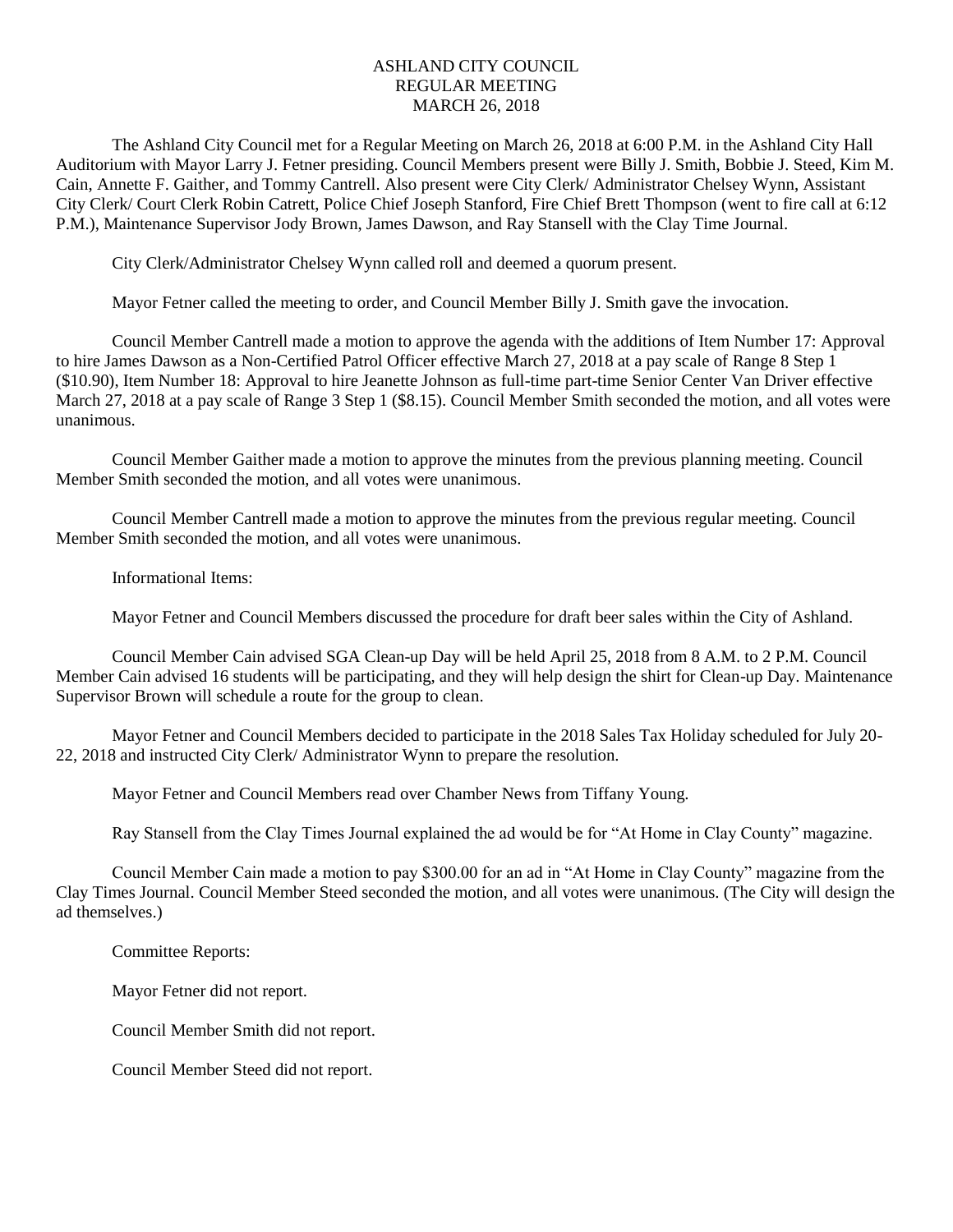### 03.26.2018 Regular Meeting Page 2

Council Member Cain reported signs that were donated from the Clay County Extension Office have been placed at Ashland City Park. The grant for Open Spaces Sacred Places has been submitted and the city should know within 6 weeks if it is awarded to us, and the grant for the Christmas Lights has also been submitted. Council Member Cain advised Celebrate Recovery starts this month. Council Member Cain also advised the " Clay County Yellow Meated Watermelon Festival" will be held on August 18, 2018, and the newest little free library is ready to be installed.

Council Member Gaither did not report.

Council Member Cantrell did not report.

City Clerk/ Administrator Wynn advised herself and Assistant City Clerk Robin Catrett have been busy working on the 2020 Census.

Police Chief Stanford updated the Council on Police Department renovations, and plumbing issues.

Maintenance Supervisor Brown advised the Maintenance Department completed street light testing and have turned in all damaged lights to Alabama Power for repair. Supervisor Brown also advised Mr. Alexander will take his CDL driving test on May 24, 2018.

New Business:

Council Member Cain made a motion to pay the bills received since the last meeting in the amount of \$10,909.54 Council Member Cantrell seconded the motion, and all votes were unanimous.

Council Member Gaither made a motion approving the city to pay Edgar and Associates \$255.00 for audit work. Council Member Cantrell seconded the motion, and all votes were unanimous.

Council Member Cain made a motion approving to amend previous VFIS invoice of \$5,166.00 for Fire Department general insurance to \$5,740.00. Council Member Smith seconded the motion, and all votes were unanimous.

Council Member Cain made a motion approving the city to pay annual general insurance renewal (04/03/2018- 04/03/2019) with S.S. Nesbitt in the amount of \$47,854.00. Council Member Gaither seconded the motion, and all votes were unanimous.

Council Member Cantrell made a motion approving the city to pay T & T Landscaping \$5,270.00 for plants, labor, ect. for planters on the square. Council Member Cain seconded the motion, and all votes were unanimous.

Council Member Cain made a motion approving the city to pay Bonner Heating and Air \$294.00 for repairing the Library unit. Council Member Gaither seconded the motion, and all votes were unanimous.

Council Member Cain made a motion approving to make Stephanie Smith a Permanent Full-Time Dispatcher with a one-step raise to Range 4 Step 2 (\$8.89) effective March 26, 2018. Council Member Gaither seconded the motion, and all votes were unanimous.

Council Member Gaither made a motion approving Pettus Paint and Body to repair Patrol Unit 173 (2015 2WD Tahoe) at an estimated cost of \$395.63. Council Member Cain seconded the motion, and all votes were unanimous.

Council Member Gaither made a motion to approve the Sergeant job description. Council Member Cantrell seconded the motion, and all votes were unanimous.

Council Member Cain made a motion approving the promotion of Micheal Harris to Sergeant with a pay increase to Range 11 Step 1 (12.98) effective March 26, 2018. Council Member Gaither seconded the motion, and all votes were unanimous.